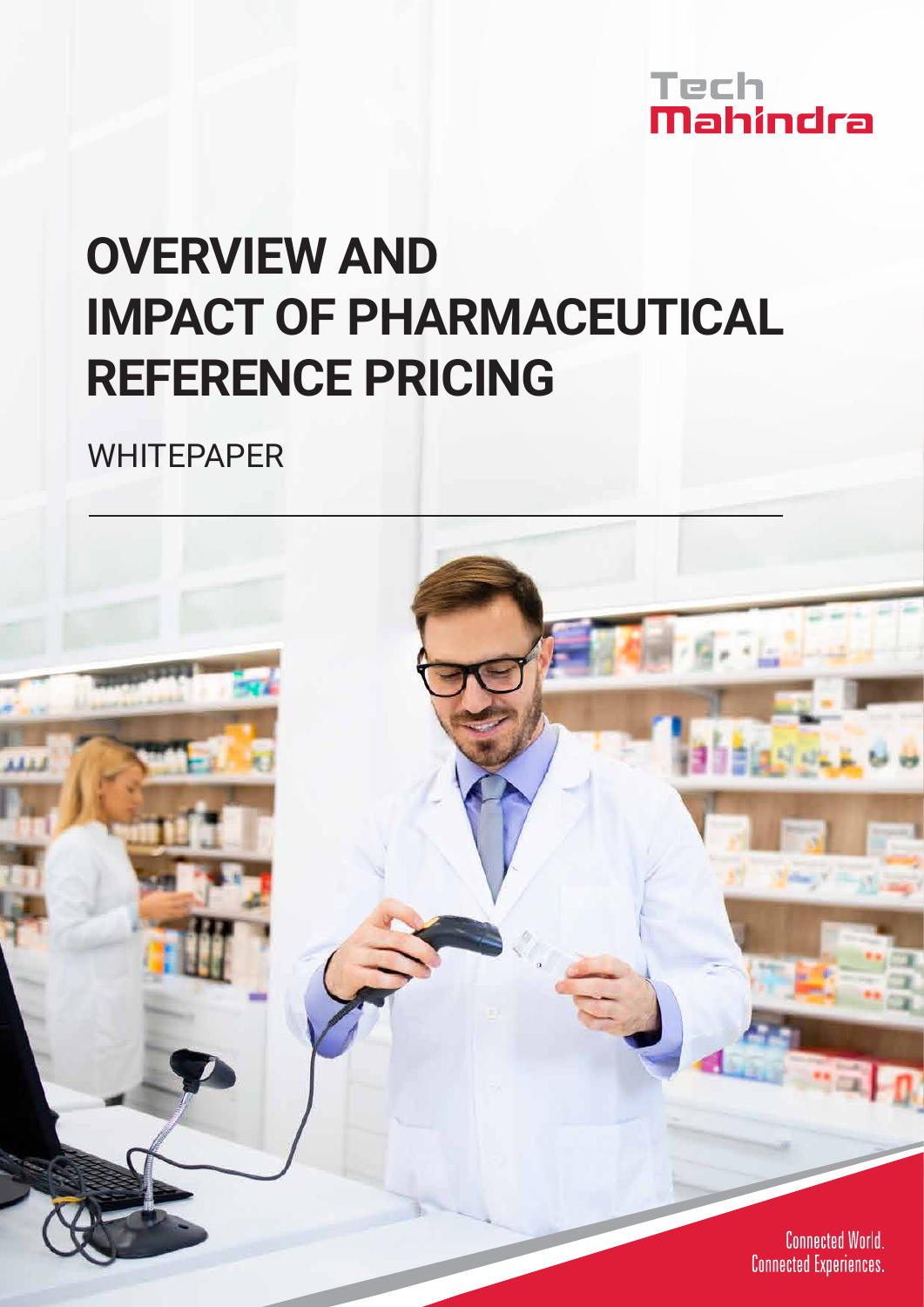

### **ABSTRACT**

The price of a medicine is generally a function of the market and changes over time. An innovator drug when launched under patent has a high price. Once the patent expires and competitor generic products emerge into the market, prices are drastically reduced and sometimes there is a 90% fall compared to originator brand. Access to novel high-priced medicines have posed challenges both in high and low income countries equally. It has led to significant financial stress to individuals and have high impact on healthcare systems to provide access to necessary medicines to their citizens. In the European Union (EU) countries which are implementing universal health coverage and have large public funded medicine expenditure, have adopted different strategies to control and regulate medicine prices.

A few policy measures for managing, measuring and monitoring prices to promote access to patented drugs. They may vary from country to country and use a range of policies

- Statutory pricing, negotiations, volume based price agreements.
- Value and outcomes to be key determinants for pricing.
- Reference pricing both internal and external.

### **KEY TAKEAWAYS**

| Understanding of pharmaceutical reference pricing system |                |
|----------------------------------------------------------|----------------|
| Impact of reference pricing on pharmaceutical revenue.   | Δ              |
| A solution approach to maximize global revenue.          | $\overline{5}$ |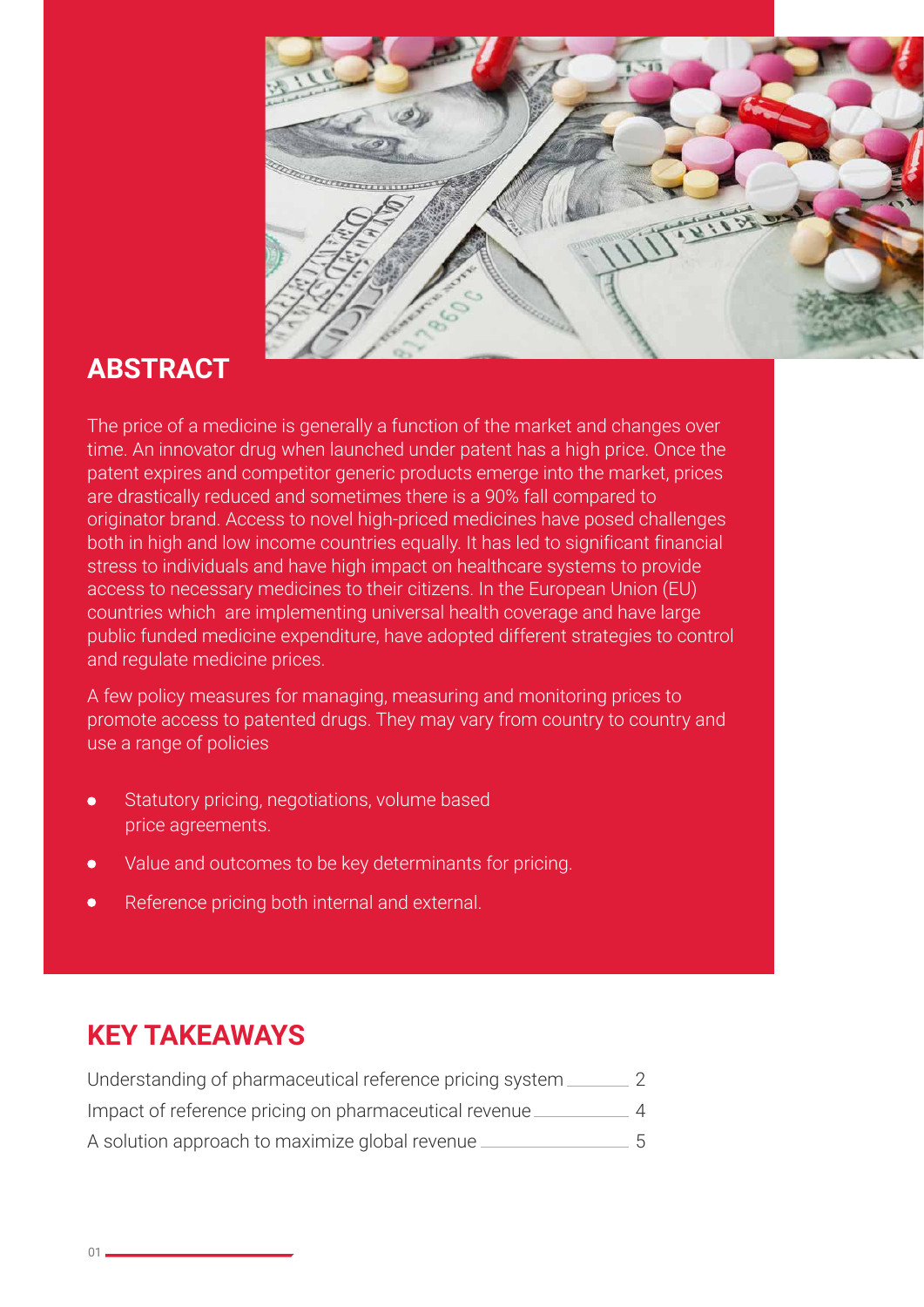### **INTRODUCTION**

A price regulation policy is widely adopted as a cost containment tool by the governments for publicly reimbursed prescription and innovative medicines. Its aim is to reduce the utilization of pharmaceutical products and requires patients to pay a co-pay, which is the difference between the drug's pharmacy retail price or list price and reference price that is set by the government. Reference prices are either externally or internally determined.



### **External Reference Pricing**

External reference pricing (ERP) or international price comparison is the practice of regulating the price of a drug in one country, by comparing with the price in a "basket" of other reference countries. The price of similar drugs in basket countries are used as a benchmark to set or negotiate the price of a product within a specific country. United Kingdom (UK) is the light house for most of the countries as the pharmaceutical prices in UK is widely referenced by other countries for pricing the branded medicines.

### **Internal Reference Pricing**

Internal reference pricing (IRP) is to set the price of a drug compared to the domestic price of therapeutically equivalent drugs. It limits the expenditure from drug reimbursement by setting a cut-off price based on the lowest price of equivalent drugs that are available in the national market. Mostly reference products will be a generic product, or the most cost-effective molecule available in a class.

**An example:** Drug 'A' costs \$2000 per month, Drug 'R' (reference drug) costs \$400, and patient co-pay is 20% of any cost above the reference price. Patient would pay \$320 per month which is calculated as [(2000-400) \*.2] for expensive drugs.

In the above example payers pay an amount which may be (lowest price, median price, average of lowest X prices) for a drug. If patients opt for a higher priced option, they must pay the difference. This approach guarantees patients to have access to care but makes patients accountable. if they don't want to go for lower priced drugs they have to pay extra to get their choice of services.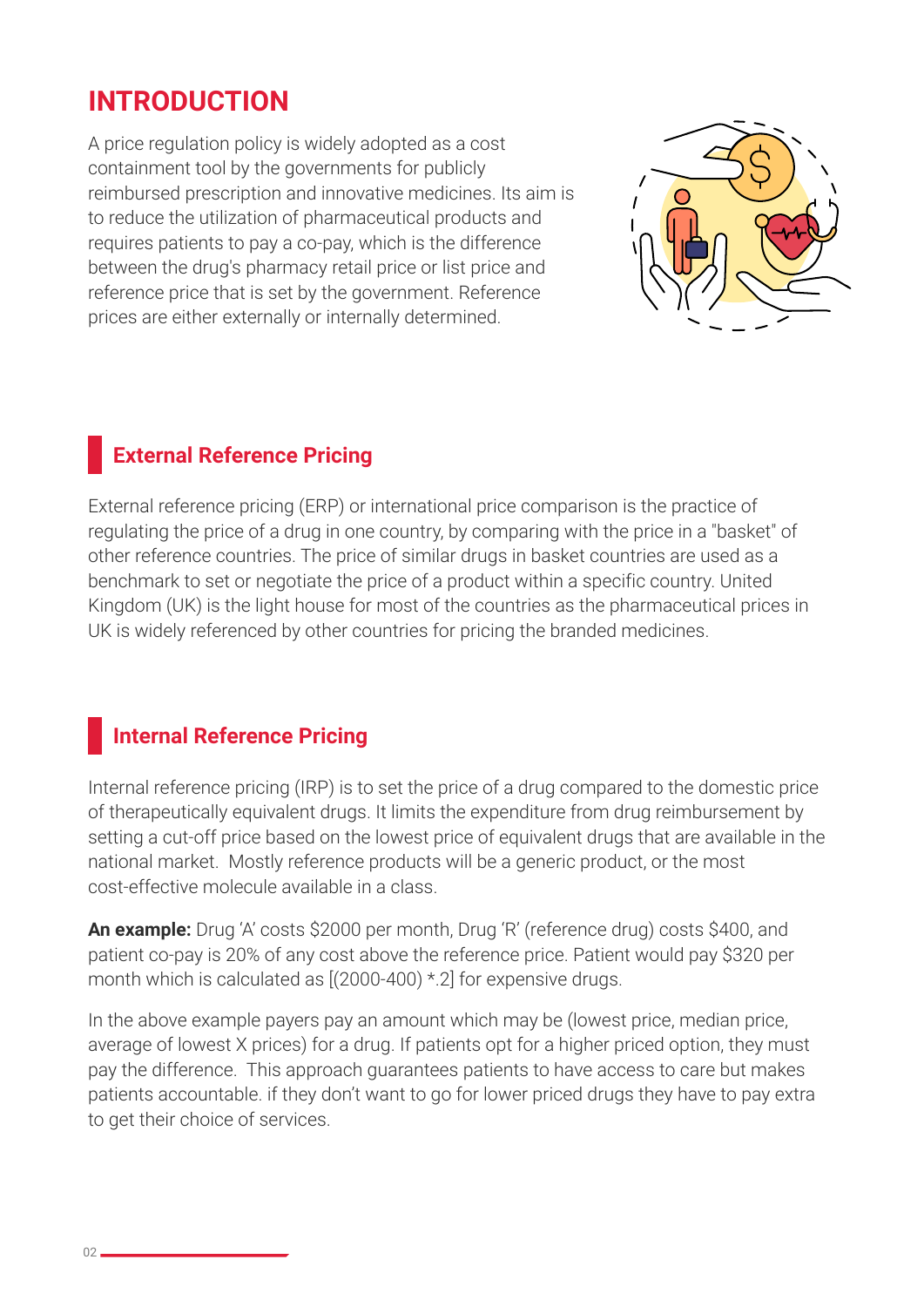### **REFERENCED COUNTRIES WITH IRP**

| <b>Country</b>     |              |           |              |           |              |              | Bulgaria Croatia   Czechia   Estonia   Hungary   Latvia   Lithuania   Poland   Romania |              |              | <b>Slovakia</b> | <b>Referenced</b><br><b>Countries</b> |
|--------------------|--------------|-----------|--------------|-----------|--------------|--------------|----------------------------------------------------------------------------------------|--------------|--------------|-----------------|---------------------------------------|
| <b>Austria</b>     |              |           |              |           | $\mathsf{R}$ |              |                                                                                        | $\mathsf{R}$ | $\mathsf{R}$ | $\mathsf{R}$    | $\overline{4}$                        |
| <b>Belgium</b>     | ${\sf R}$    |           | ${\sf R}$    |           | $\mathsf R$  |              |                                                                                        | ${\sf R}$    | $\mathsf{R}$ | $\mathsf{R}$    | $6\,$                                 |
| <b>Bulgaria</b>    |              |           |              |           | ${\sf R}$    |              | ${\sf R}$                                                                              | ${\sf R}$    | $\mathsf{R}$ | $\mathsf{R}$    | $5\phantom{.0}$                       |
| Cyprus             |              |           |              |           | ${\sf R}$    |              |                                                                                        | $\mathsf{R}$ | $\mathsf{R}$ | $\mathsf{R}$    | $\overline{4}$                        |
| Czechia            | $\mathsf{R}$ | R         |              |           | $\mathsf{R}$ | $\mathsf{R}$ | ${\sf R}$                                                                              | ${\sf R}$    | $\mathsf{R}$ | $\mathsf{R}$    | $\,8\,$                               |
| Croatia            |              |           | ${\sf R}$    |           | ${\sf R}$    |              |                                                                                        | ${\sf R}$    | $\mathsf{R}$ | ${\sf R}$       | 5                                     |
| <b>Denmark</b>     | ${\sf R}$    |           | ${\sf R}$    |           | ${\sf R}$    | ${\sf R}$    |                                                                                        | R            | $\mathsf{R}$ | ${\sf R}$       | $\overline{7}$                        |
| Estonia            | $\mathsf R$  |           |              |           | $\mathsf{R}$ | ${\sf R}$    | ${\sf R}$                                                                              | $\mathsf{R}$ | $\mathsf{R}$ | $\mathsf{R}$    | $\overline{7}$                        |
| Finland            | R            |           | ${\sf R}$    |           | $\mathsf{R}$ |              |                                                                                        | $\mathsf{R}$ | $\mathsf{R}$ | $\mathsf{R}$    | 6                                     |
| France             | ${\sf R}$    | ${\sf R}$ | ${\sf R}$    |           | $\mathsf{R}$ |              |                                                                                        | $\mathsf{R}$ | $\mathsf{R}$ | ${\sf R}$       | $\overline{7}$                        |
| Germany            |              |           |              |           | $\mathsf{R}$ |              |                                                                                        | $\mathsf{R}$ | $\mathsf{R}$ | $\mathsf{R}$    | $\overline{4}$                        |
| UK                 |              |           | ${\sf R}$    |           | $\mathsf R$  |              |                                                                                        | $\mathsf{R}$ | $\mathsf{R}$ | $\mathsf{R}$    | 5                                     |
| Greece             | ${\sf R}$    |           | ${\sf R}$    |           | ${\sf R}$    |              |                                                                                        | $\mathsf{R}$ | $\mathsf{R}$ | $\mathsf{R}$    | 6                                     |
| <b>Hungary</b>     | ${\sf R}$    |           | $\mathsf{R}$ |           |              | ${\sf R}$    | ${\sf R}$                                                                              | $\mathsf{R}$ | $\mathsf{R}$ | $\mathsf{R}$    | $\overline{7}$                        |
| Iceland            |              |           | ${\sf R}$    |           | ${\sf R}$    |              |                                                                                        | $\mathsf{R}$ | $\mathsf{R}$ |                 | $\overline{4}$                        |
| Ireland            |              |           | ${\sf R}$    |           | $\mathsf R$  |              |                                                                                        | ${\sf R}$    |              | ${\sf R}$       | $\overline{4}$                        |
| Italy              | ${\sf R}$    | ${\sf R}$ | ${\sf R}$    |           | ${\sf R}$    |              |                                                                                        | ${\sf R}$    | $\mathsf{R}$ | $\mathsf{R}$    | $\overline{7}$                        |
| Latvia             | ${\sf R}$    |           | $\mathsf{R}$ | ${\sf R}$ | $\mathsf{R}$ |              | ${\sf R}$                                                                              | $\mathsf{R}$ | ${\sf R}$    | ${\sf R}$       | 8                                     |
| Liechtenstein      |              |           | ${\sf R}$    |           | ${\sf R}$    |              |                                                                                        | $\mathsf{R}$ |              | $\mathsf{R}$    | $\overline{4}$                        |
| Lithuania          | ${\sf R}$    |           | ${\sf R}$    | ${\sf R}$ | $\mathsf R$  | ${\sf R}$    |                                                                                        | ${\sf R}$    | $\mathsf{R}$ | $\mathsf{R}$    | 8                                     |
| Luxembourg         |              |           |              |           | ${\sf R}$    |              |                                                                                        | ${\sf R}$    | R            | ${\sf R}$       | $\overline{4}$                        |
| Malta              |              |           |              |           | R            |              |                                                                                        | R            | R            | R               | 4                                     |
| <b>Netherlands</b> |              |           | ${\sf R}$    |           | ${\sf R}$    |              |                                                                                        | ${\sf R}$    | $\mathsf R$  | ${\sf R}$       | $\overline{5}$                        |
| Norway             |              |           | ${\sf R}$    |           | ${\sf R}$    |              |                                                                                        | ${\sf R}$    |              |                 | $\mathfrak{S}$                        |
| Poland             | $\mathsf{R}$ |           | ${\sf R}$    |           | ${\sf R}$    |              | ${\sf R}$                                                                              |              | $\mathsf{R}$ | ${\sf R}$       | 6                                     |
| Portugal           | $\mathsf{R}$ |           | ${\sf R}$    |           | ${\sf R}$    |              |                                                                                        | ${\sf R}$    | $\mathsf{R}$ | $\mathsf{R}$    | 6                                     |
| Romania            | ${\sf R}$    |           |              |           | $\mathsf{R}$ | $\mathsf{R}$ | $\mathsf{R}$                                                                           | $\mathsf{R}$ |              | ${\sf R}$       | $6\phantom{.}6$                       |
| Slovakia           | $\mathsf{R}$ | ${\sf R}$ | ${\sf R}$    | ${\sf R}$ | $\mathsf{R}$ | $\mathsf{R}$ | ${\sf R}$                                                                              | $\mathsf{R}$ | ${\sf R}$    |                 | 9                                     |
| Slovenia           | $\mathsf{R}$ |           | ${\sf R}$    |           | ${\sf R}$    |              |                                                                                        | ${\sf R}$    | $\mathsf{R}$ | ${\sf R}$       | $6\,$                                 |
| Spain              | $\mathsf{R}$ | ${\sf R}$ | $\mathsf{R}$ |           | ${\sf R}$    |              |                                                                                        | ${\sf R}$    | $\mathsf{R}$ | $\mathsf{R}$    | $\overline{7}$                        |
| Sweden             |              |           | ${\sf R}$    |           | $\mathsf{R}$ |              |                                                                                        | $\mathsf{R}$ | $\mathsf{R}$ | ${\sf R}$       | $5\phantom{.0}$                       |
| Switzerland        |              |           | ${\sf R}$    |           | ${\sf R}$    |              |                                                                                        | $\mathsf{R}$ |              |                 | $\mathbf{3}$                          |

*Reference countries in R Source1*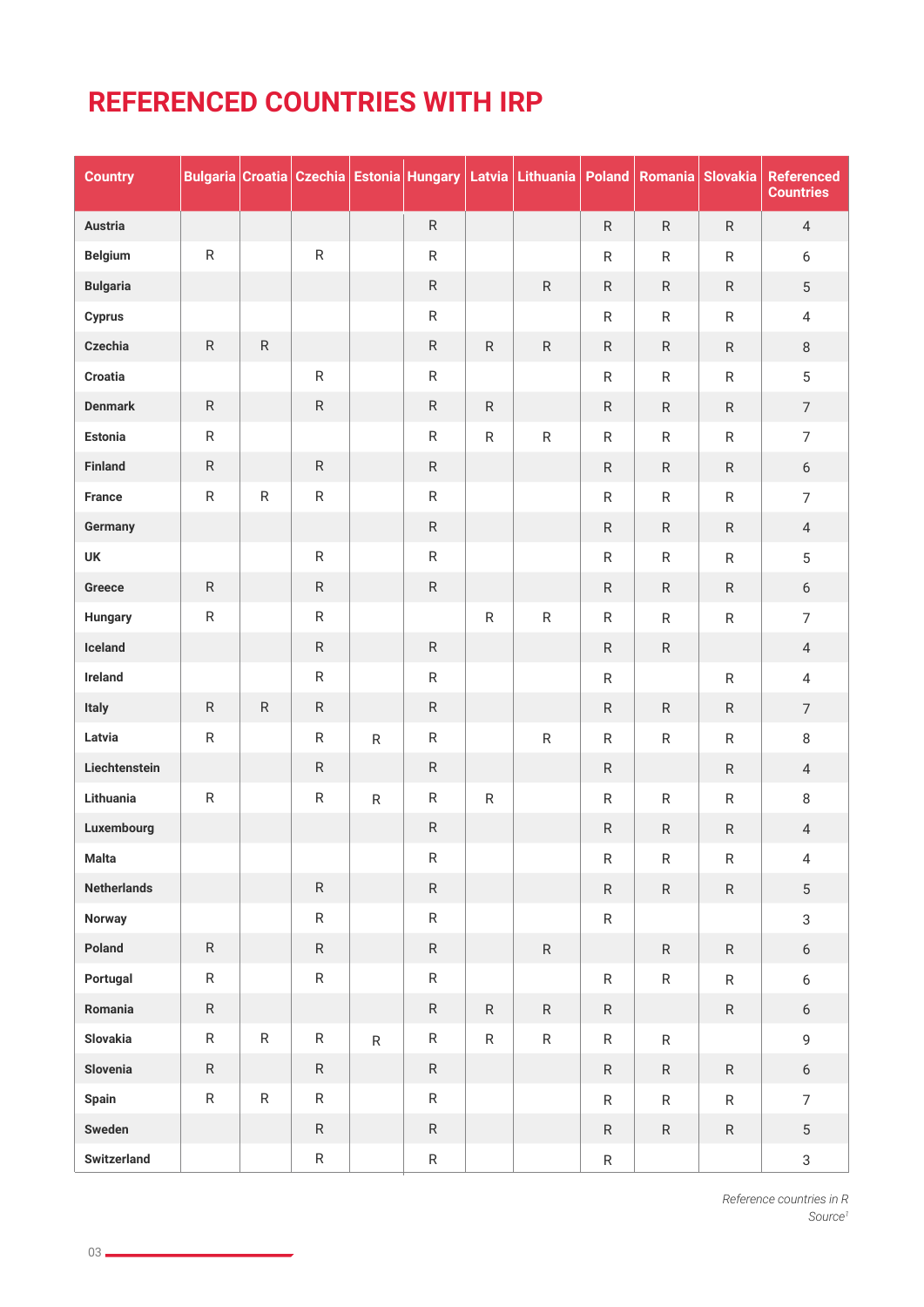## **IMPACT TO PHARMACEUTICAL WITH IRP**



The reimbursement price set in one country have both a direct and indirect impact on the reimbursement prices in other referenced countries.

- **Direct Impact:** Country A uses the price of country B to set its own prices.
- $\bullet$ Indirect Impact: Country C which is included in the basket of country B; and thereby the prices of country A will be influenced by the prices in country C even though A is not in its basket



IRP can erode 15% of product price throughout its lifecycle. IRP is not only limited to the European Union (EU) but used in 87 of 196 countries across the world to drive down the drug costs.



Over the last few years some of the EU countries changed their IRP rules and each change had a significant result on price erosion which ended up to 80% price cut in its referenced countries.



Developing a successful international pricing strategy for pharmaceutical companies has become more complex and challenging in a value-based realm.

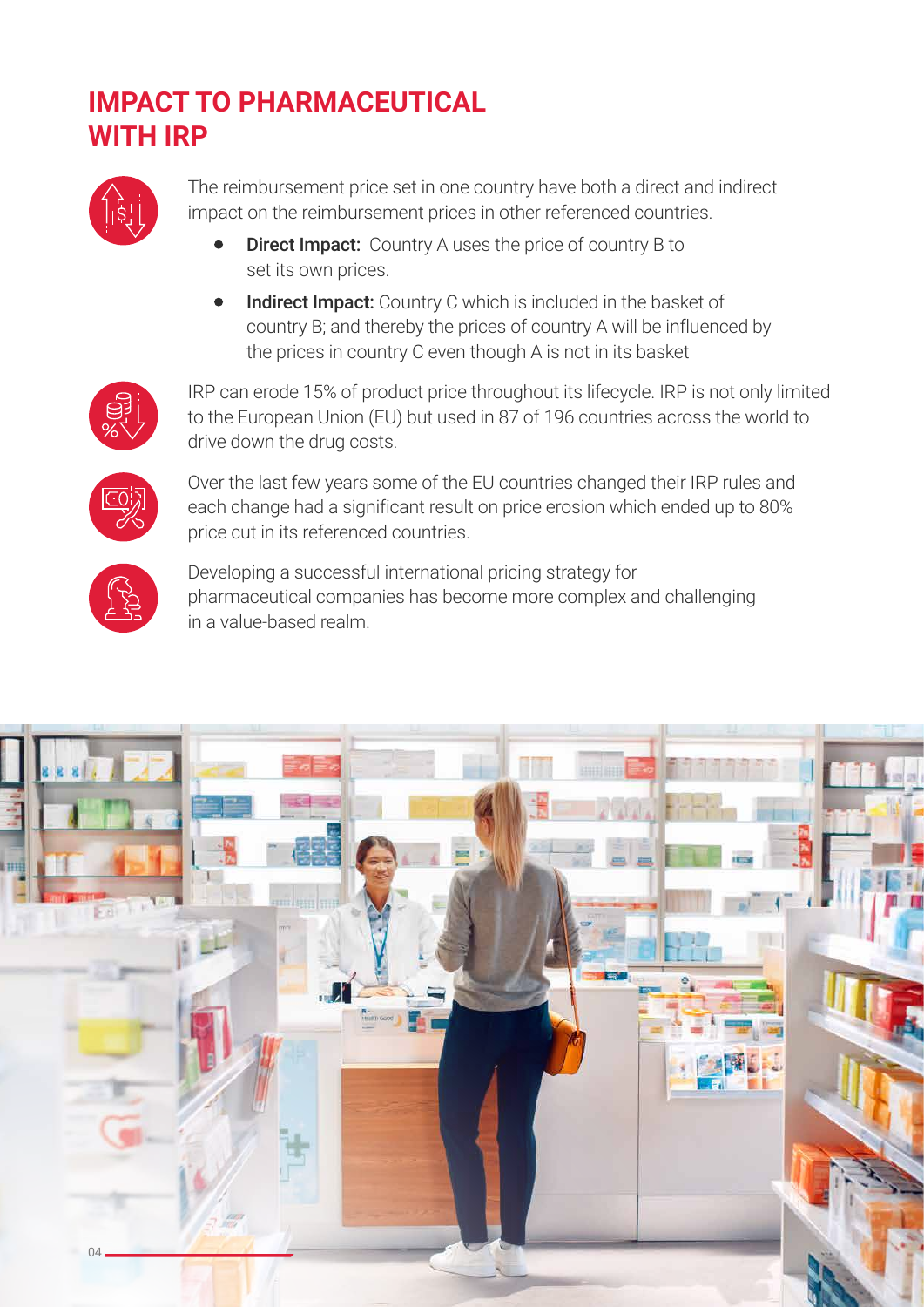## **A SOLUTION APPROACH TO MAXIMIZE GLOBAL REVENUE**

Few pharma companies have started steps towards implementing a global pricing management system and streamline the process. A right data management solution with artificial intelligence (AI) and advanced analytical platform would enable pharmaceutical companies to make optimal decisions and improve product margins at launch and through the product lifecycle. A solution would encompass the following capabilities:



#### **Accurate Pricing and Market Access Data Collaboration**

Collect and integrate all relevant pricing data as a single point of truth. Global pricing group local, central and across functional teams can access and retrieve the information they need rapidly and easily to have complete optimization analysis.

Pricing team, regardless of their geographical location can make informed pricing decisions and more quickly react to market dynamics. They can monitor price performance to identify risks and opportunities globally and maximize global revenue by generating highly accurate forecasts of the country.



### **Perform Trade-off Analysis Global Compliance**

Simulate and forecast new product launches to see the effect of different pricing and sequence strategies. Compare various launch sequences and in-market scenarios to estimate revenue. Identifying the scenarios that maximizes revenues during the critical launch period.

Create approvals and workflows to share information with decision makers. Provide critical insights of revenue implications from global markets perspective with complete visibility into pricing and revenue changes. Prevent regional pricing teams from implementing price changes without global context.

### **CONCLUSION**

The international reference pricing (IRP) has been applied by almost all developed nations. A successful international pricing strategy for pharmaceutical companies has become more complex and challenging in the present environment. Price erosion is certain with the adoption of international reference pricing (IRP), but many companies still use old models to execute there global pricing strategies to determine optimal price of drugs. Companies have to investment in new technologies and solutions to make informed pricing decisions based on their predicted effect on reimbursement, volume and global revenue.

#### **References:**

P.ł.K.T.T.L.V.P.D.M.M.A.S.G.P.Z.R.A.M.C.S.E.S.A.H.A.I.A.T.-S.J.G.č.A.P. (2017, December 18). Pharmaceutical Regulation in Central and Eastern European Countries: A Current Review. https://www.frontiersin.org/articles/10.3389/fphar.2017.00892/full